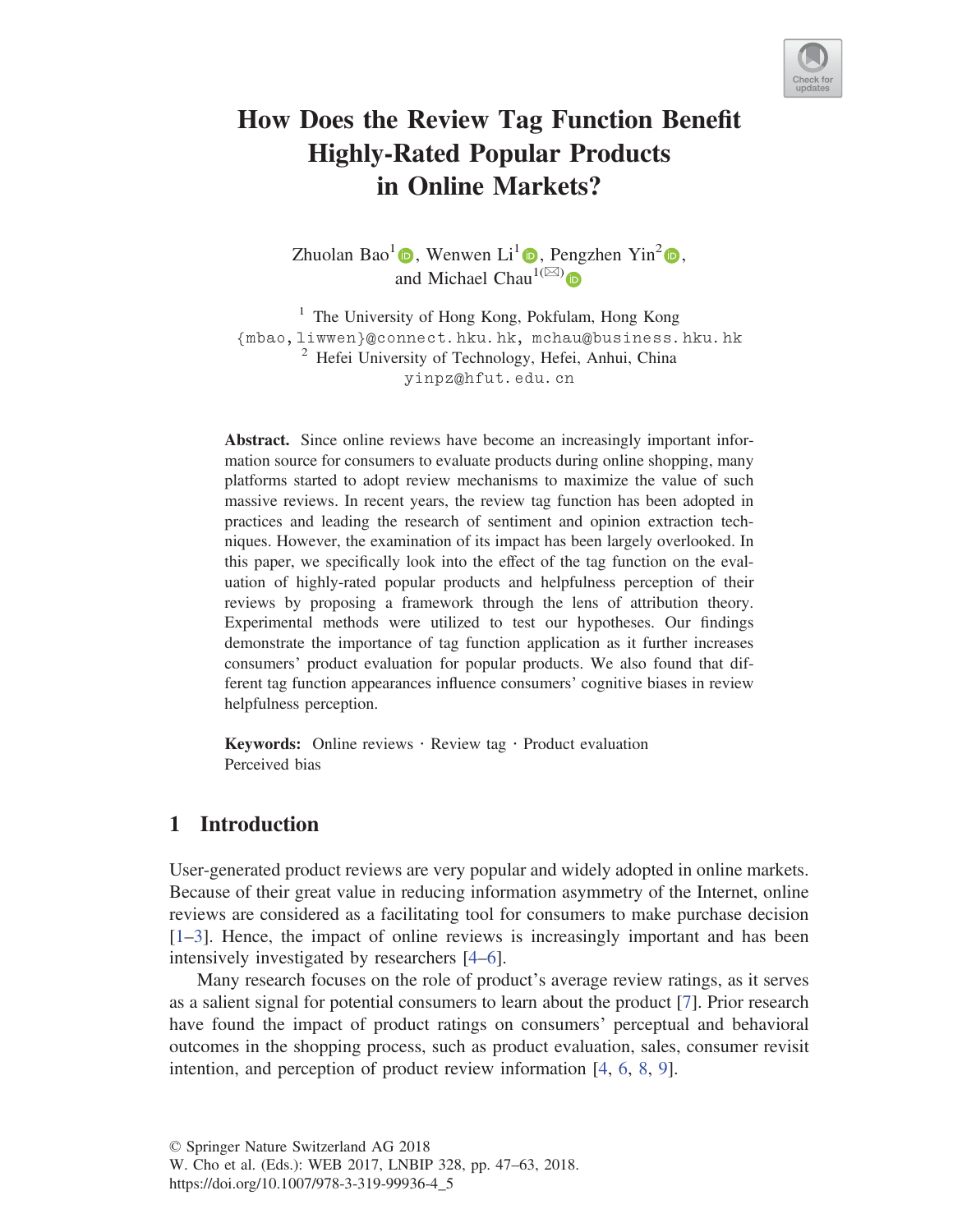However, for consumers, the mere average rating information might not suffice. The plenty of information embedded in review content is also important in providing consumers with different opinions on the product [10]. To assist consumers in reading the massive review content, market platforms introduce new mechanisms to help them identify the most important or valuable information [1, 11].

The automatic review tagging system is one of such attempts. The automatic tagging system utilizes and extracts the content of consumer-generated reviews to generate automatically products' feature-related tags using text-mining technologies. In current practices, both TripAdvisor.com and Tmall.com have been presenting the most frequently mentioned review content on top of all the reviews. While TripAdvisor only shows the tag label (shown in Fig. 1), i.e., the most frequent features that people comment on, Tmall displays the tag labels, the corresponding sentiment as well as the number of mentions using different colors (shown in Fig. 2).



Fig. 1. Review tag function on TripAdvisor.com

| <b>Average Review Rating</b> |            |          | <b>Review Volume</b> |          |                    |
|------------------------------|------------|----------|----------------------|----------|--------------------|
| 商品洋情                         | 累计评价 15042 |          |                      |          | <b>Review Tags</b> |
|                              | 主贝不错(190)  | 物流快(133) | <b>很便宜(111)</b>      | 包装不错(96) | 质量好(67)            |
|                              | 印刷清晰(64)   | 正版(56)   | 纸质不错(50)             | 纸质一般(37) | 宝贝一般(24)           |

Fig. 2. Review Tag function on Tmall.com

Thus, besides an average rating, the tags derived from review content also facilitate consumers to instantly grasp the keywords, or collective opinions from prior consumers. However, as most prior research has focused on examining the impact of review rating on consumers' product evaluation or information perception [6, 7, 12], little is known about how the review tag function would matter.

To understand the role of the review tag function, an intuitive starting point is to learn how the function is applied. The review tag function is mostly used for popular products [13] because of two reasons. First, only sufficient texts could afford a basis for extracting tags. For an unpopular product, its number of reviews could be too small to produce tags. Second, reviews for hot-pick products are often too numerous to be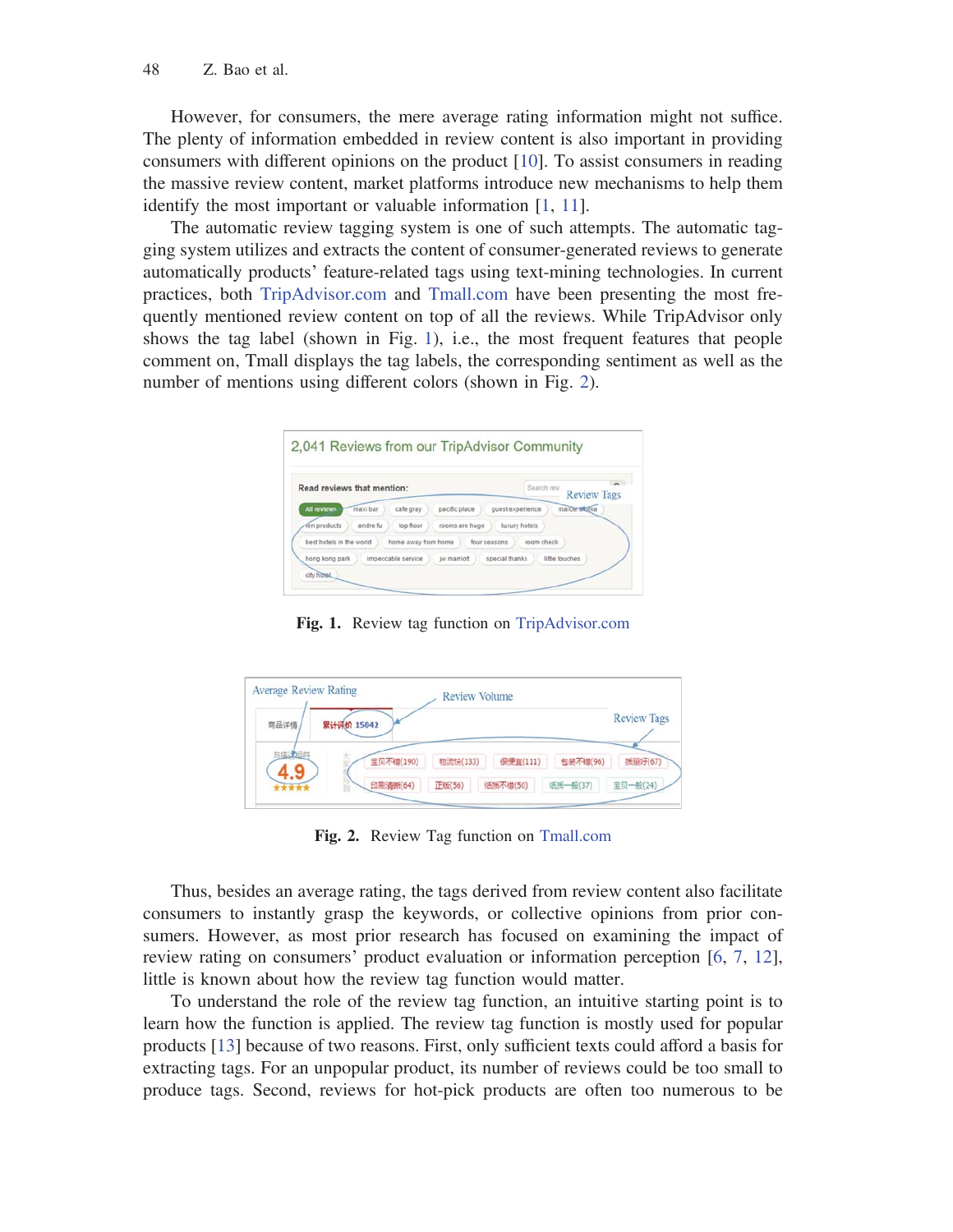processed by humans in an effective way. For such products, the tag function could also bring the most benefits for their potential consumers.

Our research questions rise naturally from the above discussions. From a practical aspect, for a highly-rated popular product, its high rating might have already brought a positive impact on consumers' perception towards the product and its reviews. It would be beneficial for managers or sellers to understand how the review tag function would influence their potential consumers in evaluating the product. In particular, in this study, we aim at answering the following two questions. First, will the tag function influence consumers' evaluation towards highly-rated popular products? Second, will the presented tags influence consumers' perception towards product reviews?

To answer the questions, we tested our hypotheses by utilizing online experiments using mock product webpages. By assigning respondents to conditions of different tag function settings, we collected data on their responses of product evaluation and review perception. Our findings revealed that, tag function adoption increase the consumers' evaluation towards a product. Meanwhile, we found that people would prefer negative reviews for a popular product when all its tags appear positive, while people's preference for positive reviews does not change by the adoption of tag function.

The remaining part of the paper is arranged as follow. We first introduce the current usage of the review tag function based on data collected from Tmall.com, and present our theory background. After we propose our hypotheses on the impact of the review tag function, we present our experiment process as well as the results. In the last section, we discuss the contributions and limitations of the research.

## 2 Research Background

#### 2.1 Review Tag Function

Archak, Ghose [10] described a simple version of a tag-generating tool. The taggeneration process includes and is not limited to feature extraction, sentiment classification and text summarization based on reviews [13]. As a result, a set of noun phrases and the respective sentiment are produced, which corresponds to product features and their evaluation.

Tag function could be presented with different appearances. We take the current tag function on Tmall.com as our target prototype. Emerged from Taobao.com, Tmall.com focuses on B2C transactions and provides higher quality and compliances. Current practice in Tmall.com limits the total number of review tags to ten, so that the function at most displays the top ten features and their sentiment according to the feature frequency ranking. On Tmall.com, the positive tags are presented in red color and negative tags are in green color. Both types of tags display the frequency of the features being mentioned in reviews. And normally on Tmall.com, if there are negative tags, they are often placed after all other positive tags, being less noticeable.

To obtain a direct understanding of the review tag function for popular products on Tmall.com, we selected products from different categories and give an overview of the tag function usage on Tmall.com. We used the name of each product category as keyword and randomly selected ten products for each keyword from the top 100 most-sold items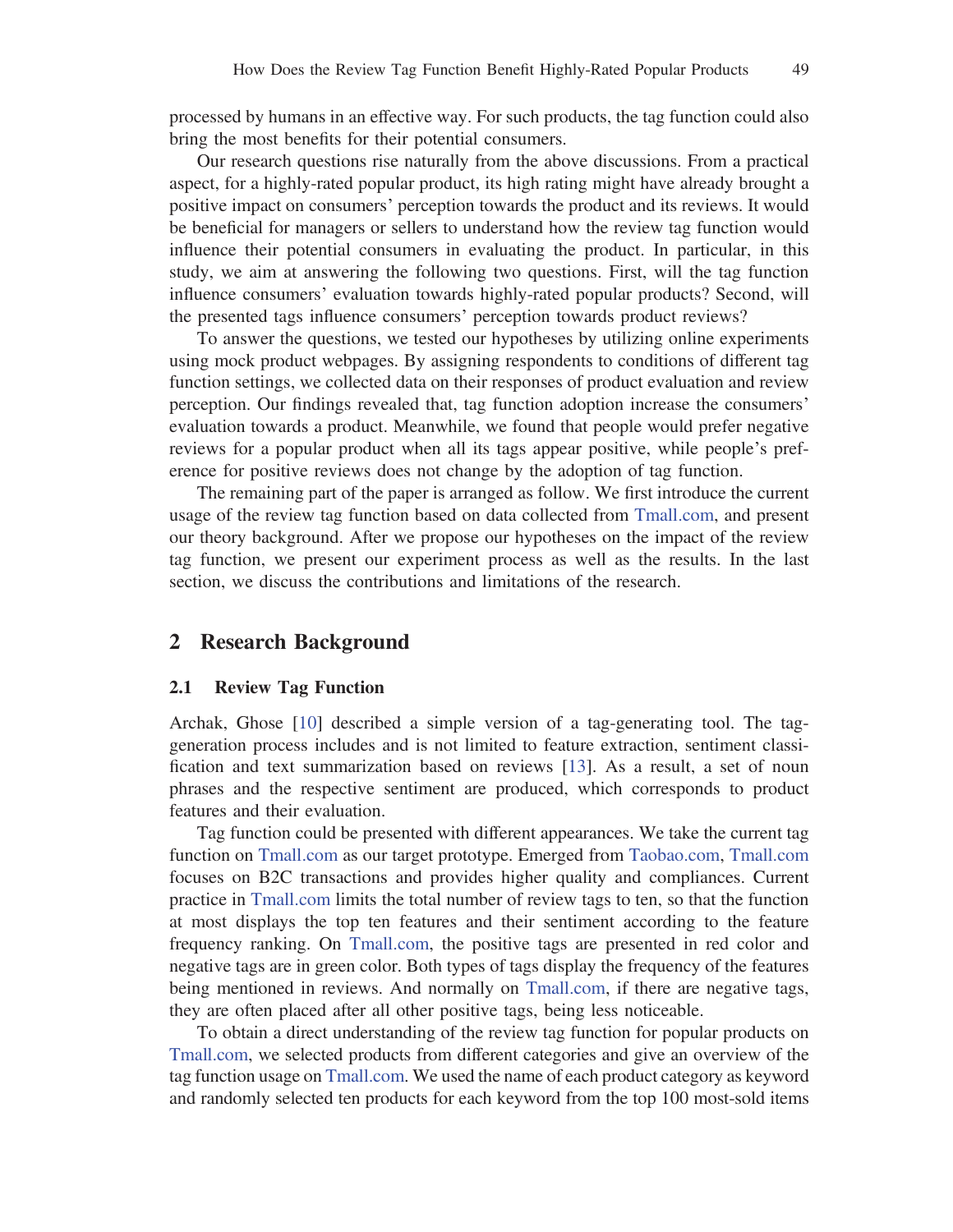in the search results. We collected their price, sales, promotion, tag function usage information and review information from their pages.

In total, we collected information for 340 popular products, and around 67% (228 out of 340) of them were using the tag function. Table 1 shows the descriptive statistics of the collected data. For those using the tag function, the average number of tags is 9.57. The average numbers of positive and negative tags are 8.12 and 1.45 respectively, which partially supported that negative reviews are much fewer than positive ones [3, 14].

| $N = 340$      | Subsample 1: with tag function |           |           |          | Subsample 2: without tag function |     |           |           |          |                |
|----------------|--------------------------------|-----------|-----------|----------|-----------------------------------|-----|-----------|-----------|----------|----------------|
| Product        | N                              | Mean      | Std. dev. | Min      | Max                               | N   | Mean      | Std. dev. |          | $Min \mid Max$ |
| features       |                                |           |           |          |                                   |     |           |           |          |                |
| price          | 228                            | 223.52    | 618.17    | 0.43     | 5.299                             | 112 | 376.27    | 789.18    | 1        | 3,999          |
| sales          | 228                            | 16.953.61 | 23.516.47 | 17       | 160,436                           | 112 | 13.301.85 | 25,433.46 | 1        | 115,150        |
| # of reviews   | 228                            | 51,860.64 | 84,039.34 | 61       | 480.625                           | 112 | 39,075.18 | 78,821.53 | $\Omega$ | 410.389        |
| average rating | 228                            | 4.81      | 0.08      | 4.40     | 5                                 | 112 | 4.60      | 1.01      | $\Omega$ | 5              |
| # of tags      | 228                            | 9.57      | 1.85      | 2        | 10                                | 112 | n/a       | n/a       | n/a      | n/a            |
| # of positive  | 228                            | 8.12      | 1.65      | 2        | 10                                | 112 | n/a       | n/a       | n/a      | n/a            |
| tags           |                                |           |           |          |                                   |     |           |           |          |                |
| # of negative  | 228                            | 1.45      | 0.93      | $\Omega$ | $\overline{4}$                    | 112 | n/a       | n/a       | n/a      | n/a            |
| tags           |                                |           |           |          |                                   |     |           |           |          |                |

Table 1. Descriptive statistics of review tag function usage on Tmall.com

As shown, some of the features showed differences between the two subsamples, with tag function and without tag function. We performed t-tests and found that the average review rating in Subsample 1 is significantly higher than the rating in Subsample 2 (M = 4.812 vs 4.598, t (338) = 3.19, p = 0.0015). Also, the average ratings for Subsample 1 products are above 4.4, indicating that products using the tag function are highly rated.

In Subsample 1, price is marginally lower than the price in Subsample 2  $(M = 223.522$  vs 376.267, t (338) = 1.95, p = 0.052). The sales and the number of reviews did not show significant differences across the two subsamples.

With the above being shown, we identify a typical appearance of the review tag function for popular products on Tmall.com. The typical appearance consists of nine or ten tags, including one or two negative tags and eight or nine positive tags.

For popular products, an all-positive appearance of the review tag function provides a strong support to the product from prior buyers, which intuitively could be an ideal situation for sellers to promote their products. Therefore, besides a typical review tag appearance, we are also interested in the all-positive appearance, so that to understand their difference in affecting consumers' perceptions towards the product as well as its reviews.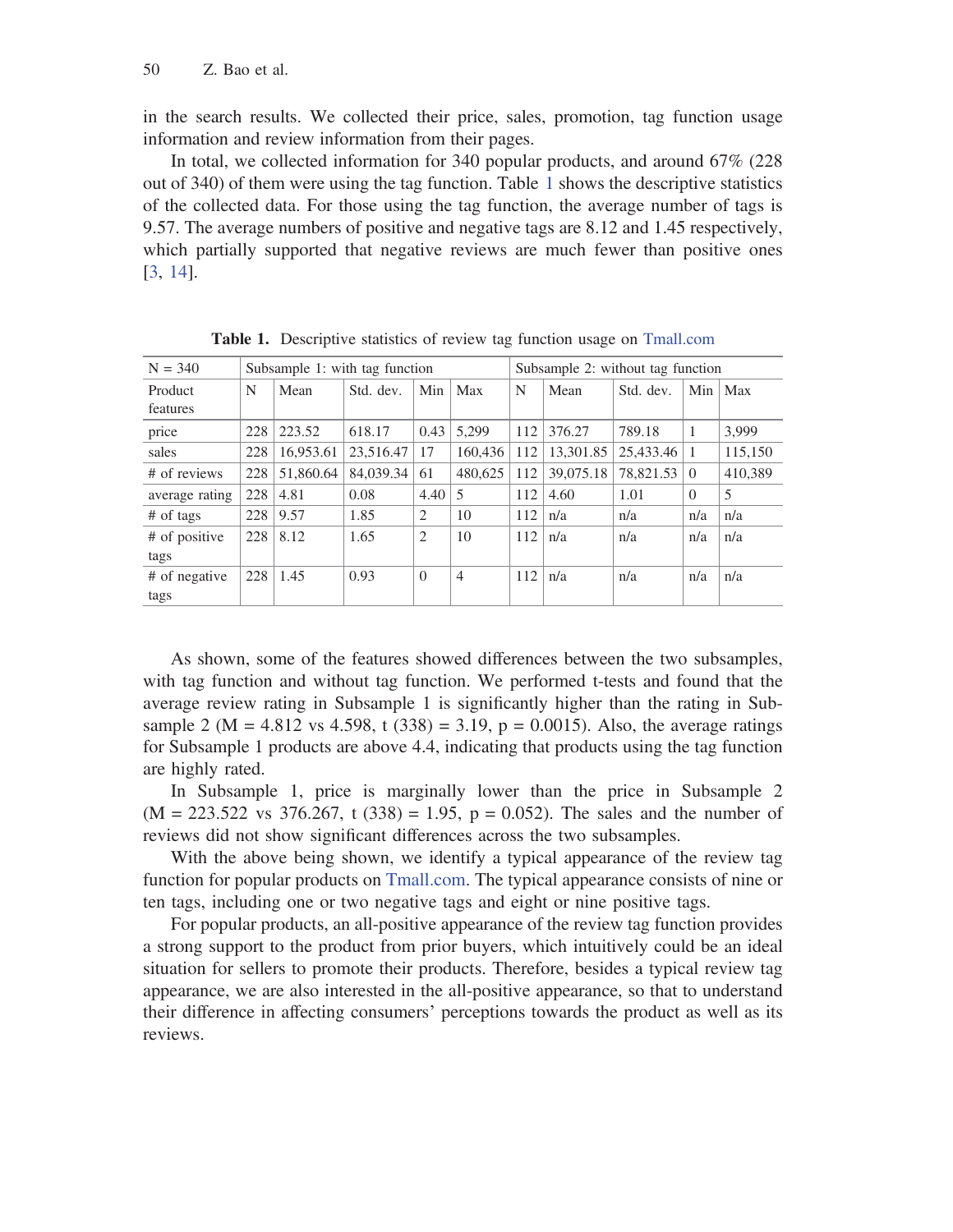#### 2.2 Attribution Theory

Attribution theory was developed in the field of social psychology for understanding how people perceive and evaluate the behaviors of others [15]. Attribution refers to the perception or the inference of cause. Attribution research is concerned with all aspects of causal inferences.

There are three assumptions in the theory [16]. The first one is that people interpret behavior in terms of its causes and that these interpretations play an important role in determining reactions to the behavior [15, 17]. The second assumption is that people are generally motivated to gain a realistic understanding of the causes that have led to different events in their personal domain [15]. Third, it is assumed that a causal understanding serves the function of attaining personal goals and survival [18].

At first, when Heider proposed the attribution theory in his book [15], he distinguished causes of actions into two basic types, personal or internal causes, and situational or external causes. For example, if Tom recommends a movie to others, his action might be due to his internal taste for this movie, or to other external factors, e.g. every audience of the movie on that day is given a voucher.

Later, Kelley extended and elaborated on how individuals infer causes [19, 20]. According to his topology of person–stimulus–circumstances, general attributions could be made to the person (Tom's taste for the movie), the stimulus (the movie quality), and circumstances (special gifts for the audiences).

Information is used to facilitate an observer's attribution of a behavior. One important piece of information is consensus information. Kelley [20] proposed that when people make attribution to an actor's behavior, they would take into consideration how others behave in the same situation. The term, consensus information, is used to refer to the way in which other people respond to the stimulus. Take Tom's recommending the movie as an example. If everyone who has watched the movie recommends it, we would observe high consensus. In the meantime, when most others behave in a similar way to Tom, i.e., there is high consensus, we, as observers, tend to attribute to product-related causes, which are external to Tom. But as consensus decreases, our attribution would be more internal to him [21].

The impact of consensus varies with a number of mediating factors, such as the salience of the consensus, representativeness of the sample, relevance of the consensus and so on [22]. Among them, sample representativeness seems to be of greater importance. As noted in Kassin [22], one of the most severe limitations of consensus is that, the consensus is based on the observation of a limited sample. The consensus utilization requires observers' beliefs in the sample representativeness [23], otherwise, the validity of consensus would be violated.

The theoretical development of attribution theory had enabled consumer research to explore a variety of studies, specifically the research line which examines the process by which individuals assign causal agency to outcomes experienced by others [24].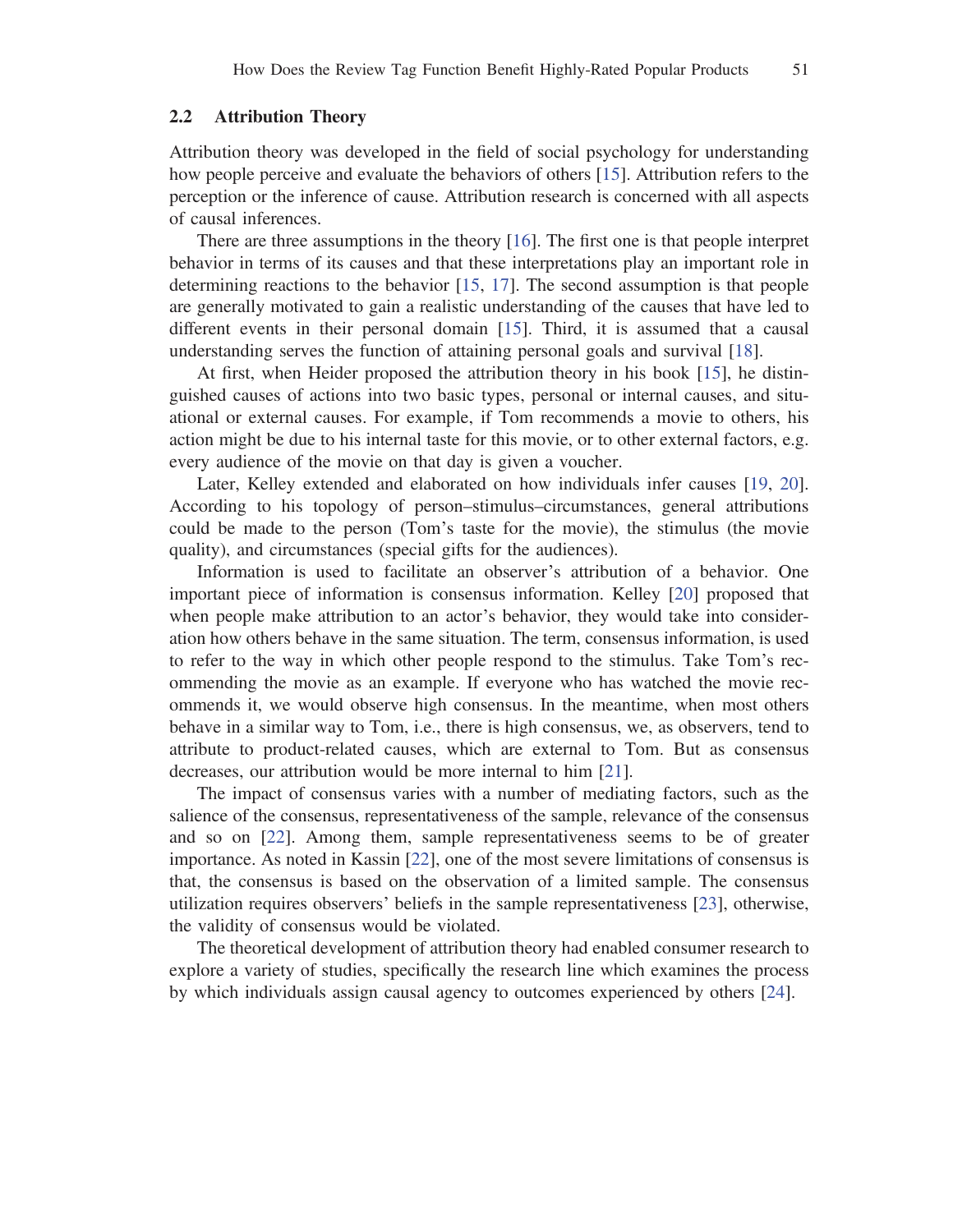# 3 Hypotheses Development

Our context of online reviews readily fits into the principle proposed by Kelley. When making a purchase decision, individuals would observe others' product experience expressed in reviews. When processing the review information, they would attribute the review content to either product-related features or reviewers' characteristics.

There have been studies using attribution theory within the context. For example, Chen and Lurie [25] studied the effect of temporary contiguity on reviews' causal attribution. They found that when reviews' writing closely follows consumption, positive reviews would be more attributed to products and hence be more valued. In examining the review dispersion, He and Bond [24] found that consumers taste similarity moderates the relationship between review dispersion and the attribution to reviewers.

In online markets, potential consumers obtain consensus on product evaluation from two sources, the overall rating and the summarized review tags. The overall rating represents the average numeric evaluation towards the product, reflecting a simple holistic assessment of the product. As for review tags, each of the tags represents a set of product-related features and the respective sentiment, either positive or negative. Since review tags demonstrate the evaluation of the most frequent features, they can also be regarded as high consensus information.

According to the attribution theory, the consensus information affords a basis for confidence in one's judgment [20]. If a product has a high rating, potential consumers tend to attribute the consensus to product-related causes, prevailing confidence in a positive product evaluation.

Similarly, if a popular product is shown with all-positive tags or typical tag appearance, the dominant positive consensus would be further strengthened, yielding a higher evaluation towards the product comparing to the situation when only overall rating is shown. Therefore, we hypothesize the following.

Hypothesis 1. When the highly-rated popular product is shown with all-positive tags or typical tag appearance, consumers' product evaluation is more likely to be higher comparing to when there is no tag function.

Other than affecting product evaluation, the presence of the review tag function could also influence consumers' utilizing review information.

For review systems without tag function, consensus comes from the overall rating information. Suppose a popular product is highly-rated, its high overall rating could result in consumers' tendency of favoring positive reviews, as positive reviews are more likely to be attributed to product-related causes. On the other hand, a consumer might tend to attribute negative reviews to reviewer-attributed causes, and perceive them as less helpful in reflecting the product's true evaluation. Therefore, a positive bias could be yielded.

For review system with tag function, besides a high rating, if all tags for a product are positive, consumers' preference for positive reviews would be further strengthened due to the more salient positive consensus. But in terms of the negative reviews, since negative evaluation is not included in consensus information, consumers tend to regard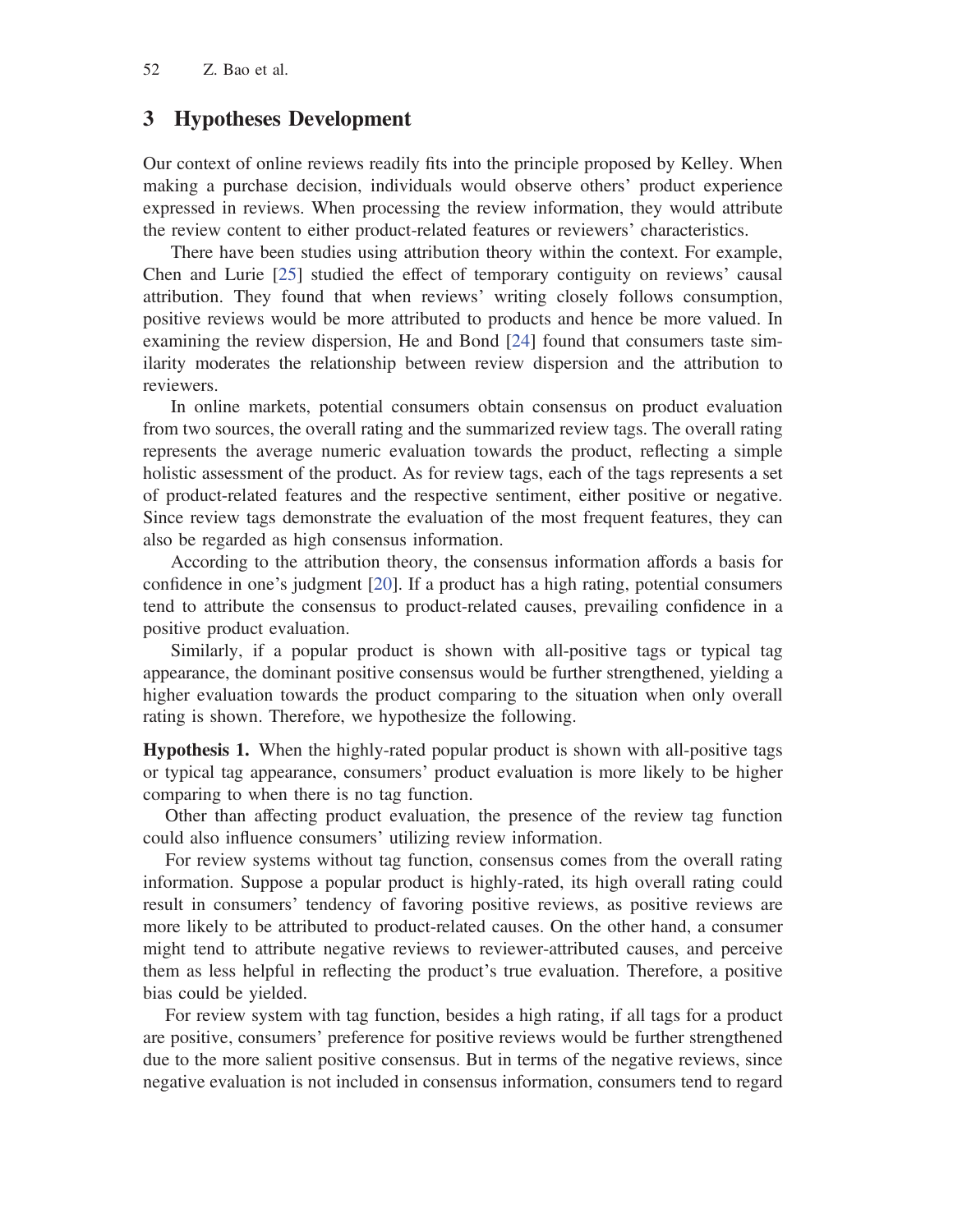negative reviews as attributable to reviewers and perceive them as less helpful. So, we hypothesize the following.

Hypothesis 2a. When a highly-rated popular product is shown with all positive tags, consumers are more likely to perceive positive reviews as helpful comparing to when there is no tag function.

Hypothesis 2b. When a highly-rated popular product is shown with all positive tags, consumers are less likely to perceive negative reviews as helpful comparing to when there is no tag function.

However, different from all-positive tag appearance, a typical tag appearance might draw consumers' attention to the negative tag and lessen their confidence in the high product evaluation. Therefore, the preference for positive reviews would be reduced, but the preference for negative reviews prevail due to its value in reflecting productrelated information. We hypothesize the following.

Hypothesis 3a. When a highly-rated popular product is shown with typical tag appearance, consumers are less likely to perceive positive reviews as helpful comparing to when there is no tag function.

Hypothesis 3b. When a highly-rated popular product is shown with typical tag appearance, consumers are more likely to perceive negative reviews as helpful comparing to when there is no tag function.

However, the above discussion neglects the role of the consensus' perceived validity [23]. As shown in Sect. 2.1, a typical appearance of tag function contains not only positive, but also negative tags. When a product is shown with only positive tags, potential consumers would assume the consensus sample to be positively biased. In such cases, the effect of high positive consensus might perish. Consumers might be willing to obtain negative opinions of the product, so as to acquire more non-biased views derived from product-related reflection. Therefore, a negativity bias in reviews could emerge for popular products with all-positive tag function appearance. So, contradicting Hypothesis 2b, we also hypothesize the following.

Hypothesis 4. When a highly-rated popular product is shown with all positive tags, consumers are more likely to perceive negative reviews as helpful comparing to when there is no tag function.

# 4 Methodology

We first utilized an online experiment in order to test our hypotheses on the review tag function. We manipulated the tag function appearances with a between-subjects design.

# 4.1 Manipulation

We selected a computer product as our manipulation target for the experiment. Computer is a common product among students. As we would use student sample to conduct our survey, we expected the selected product to be a possible choice considered by the sample group.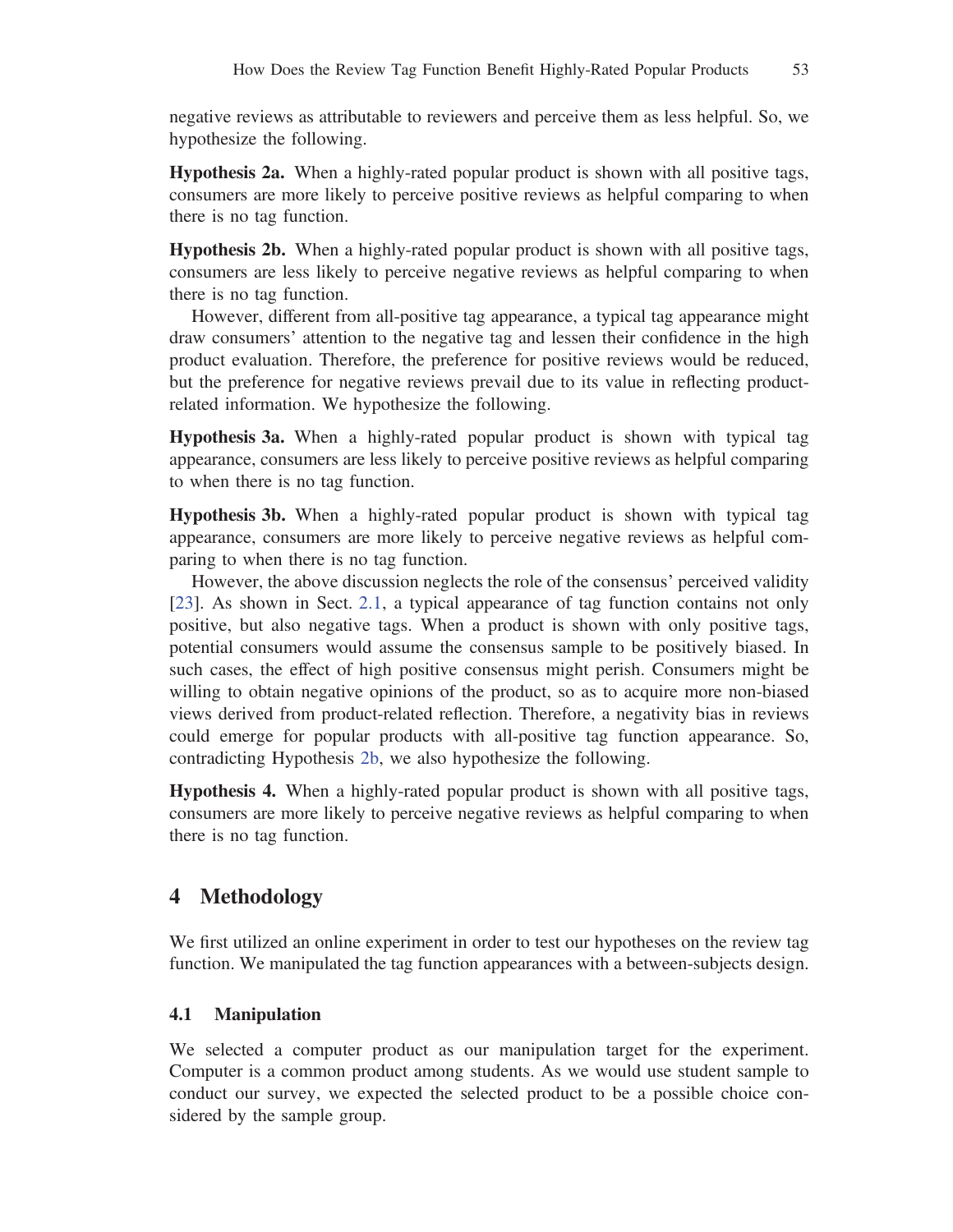A computer product with the tag function from Tmall.com was selected as our prototype to create our mock pages for manipulation. The experimental manipulation used in the study was developed according to the above overview of the randomly collected products in Table 1. To test our hypotheses, we used two appearances of the tag function. The first one, the appearance with ten positive tags (we call it 10PT and thereafter), and the second one, the typical appearance with nine positive tags and one negative tag (we call it 9PT1NT). Also, as a control, we create an extra group with no tag function shown in the webpages.

For each group, we kept every element the same except for the tag appearances. The product descriptions were copied from the prototype's webpage, while eliminating irrelevant information such as recommended products offered by the seller.

In terms of the product reviews, we first decided the number of reviews we would use for the mock page. Since normally, people would not read all the reviews for a popular product. As each page of reviews contains only 20 pieces of reviews, consumers would not try to click through all the pages to obtain information. We arbitrarily decided to collect around 200 reviews from the prototype webpage, which would induce at least nine or ten times of clicks to finish reading all the reviews.

Tag function had been used in our prototype webpage. It contained ten positive tag labels. For each tag in the prototype webpage, we collected the proportional number of reviews. So, in our mock webpage, the frequency of each review tag showed the number of reviews collected from the corresponding review tag.

Besides the reviews from all the positive tags, we created a negative tag. To avoid bias for any specific product feature, the negative tag was made with a general label on purpose. After considering the normality of review tag frequency distribution and comparing the current frequencies of positive tags, we set the frequency of the only negative tag as the same as the second lowest frequency of positive tags collected above. And the reviews for the negative tags were selected manually. Two coders independently judged whether the selected reviews matched with the negative tag and their evaluations were consistent.

Therefore, 210 reviews for a total of eleven tags were prepared. They were all displayed in each of the three groups. But in 10PT group, only ten positive tags were shown in the tag function area, while in 9PT1NT, nine positive tags and a negative tag were shown.

#### 4.2 Stimulus Preparation

In preparation of the stimuli for our experiment, we needed to identify the sentiment of the text reviews. First, we randomly selected 60 reviews from the prototype's Tmall webpage, with the intention of selecting five from them as our stimulus reviews.

To assess the sentiment of the reviews, we recruit two coders to evaluate the sentiment of the reviews. The coders were unaware of the study's purpose. Each coder was presented review texts and were asked to rate whether the review is positive, negative or neutral. To prevent potential biases, we did not present any description of the computer product. Second, to prevent ordering bias, each coder received a different random order of reviews. We also made sure the two coders complete the tasks independently.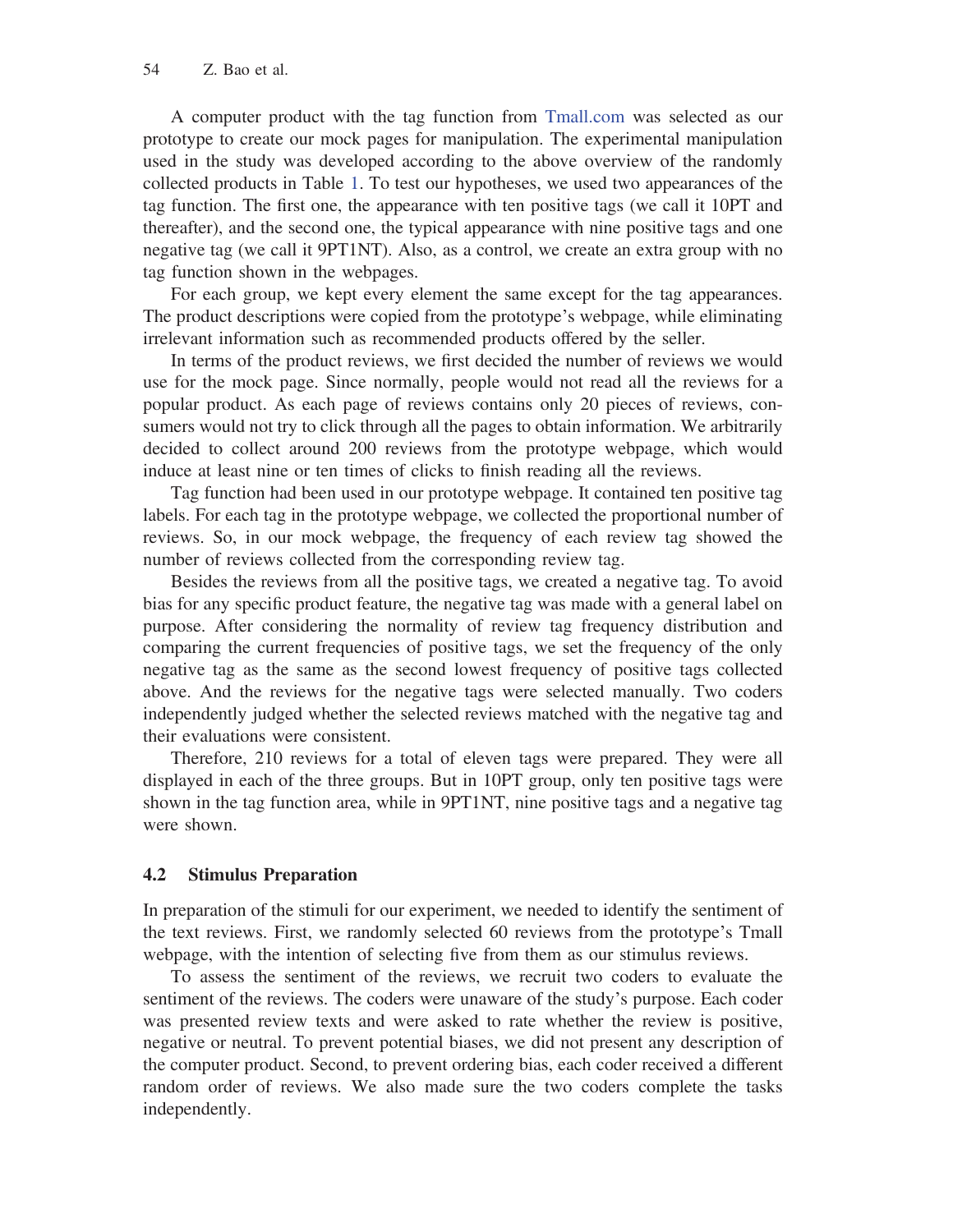For the reliability of the coded review sentiment, two reliability scores were calculated for each of the product reviews [26]. We obtained 0.8208 on Krippendorff's alpha, which exceeded the recommended value 0.70 [27]. We also had  $96.67\%$  on Cohen's kappa which also exceeded the recommendation value of 0.80 [28].

As the sentiment coding is deemed reliable, we dropped the two reviews with coders' disagreed evaluation, and grouped the remaining ones by their sentiment. Then we randomly selected two from positive reviews, one from neutral reviews and two from negative reviews as our stimulus.

#### 4.3 Experiment Procedure

Participants were recruited from an IS course at a Chinese university. Participants received extra credit for their participation, and they were randomly assigned to three experimental conditions.

First, after giving their consent, participants were instructed to read the product information from a webpage of Tmall.com for at least three minutes. All participants were able to read Chinese to participate in the survey. They were free to browse all the descriptions or reviews, or to read selected reviews by clicking each review tag of the product. Next, we used an attention test to ensure whether participants did read the product information.

After that, participants received the survey questions, followed by demographic items. They were first asked to state their overall evaluation of the product. Next, positing randomly in the sequence, five stimulus reviews are presented to participants, one at a time. By reading each review, participants were asked to report their perceptions of the review helpfulness. The helpfulness perception was measured by using three items adapted from Sen and Lerman [29] and Yin, Bond [30] All items are of 9-point semantic differential-scale, as presented in Table 2. Also, to understand the participants' causal attribution, we asked an additional question measured by a 9-point semantic differential scale: "To what extent are the contents of the consumer review based on the product?"

| Variable                         |                 | Items                                                                                                                                                                       |  |  |  |
|----------------------------------|-----------------|-----------------------------------------------------------------------------------------------------------------------------------------------------------------------------|--|--|--|
| Product                          | PE1             | How do you think of the product reviewed? [Very good/Very bad]                                                                                                              |  |  |  |
| evaluation                       | PE <sub>2</sub> | How do you think of the product reviewed? [Very desirable/Not at<br>all desirable]                                                                                          |  |  |  |
| <b>Helpfulness</b><br>perception | HP <sub>1</sub> | How do you think of the review? [Very useful/Not at all useful]                                                                                                             |  |  |  |
|                                  | HP2             | How do you think of the review? [Very accurate/Not at all<br>accurate]                                                                                                      |  |  |  |
|                                  | HP <sub>3</sub> | Assuming that you were thinking of buying this product, how<br>likely would you be to use the above consumer review in your<br>decision-making? [Very likely/Very unlikely] |  |  |  |

Table 2. Measurement items

Note: The measurements are developed based on the prior work of Sen and Lerman [29] and Yin, Bond [30]. All items are of 9-point semantic differential-scale.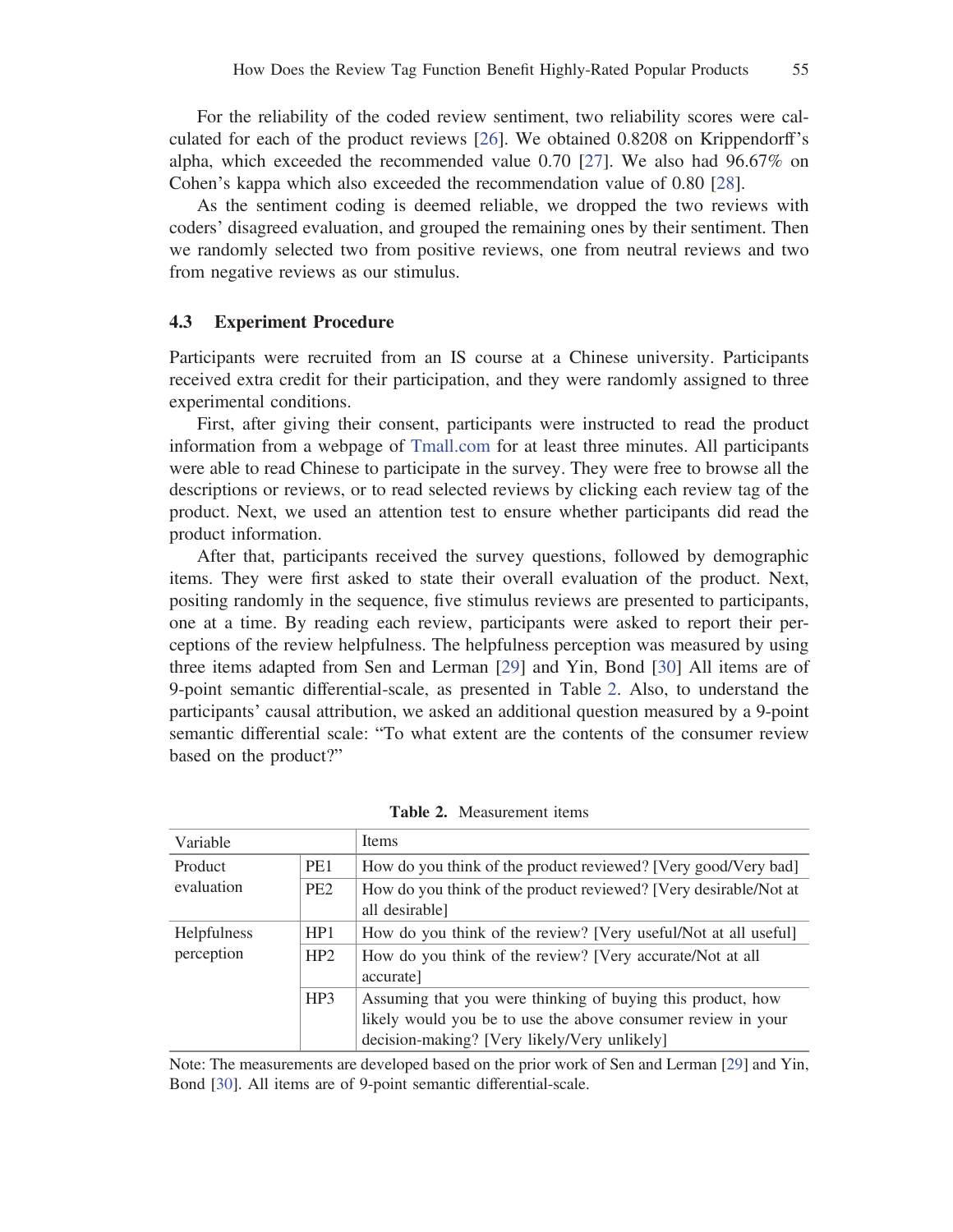56 Z. Bao et al.

Also, to understand the participants' causal attribution, we asked an additional question measured by a 9-point semantic differential scale: "To what extent are the contents of the consumer review based on the product?"

# 5 Results

In total, 101 participants completed the experiment. Before we conducted further analyses, we dropped four responses that failed to answer correctly in the attention test. We also dropped five responses for that their response duration was less than three minutes. After removing all the invalid responses, we had a total of 92 complete responses. Demographics of the participants are shown in the Table 3.

| Participants | Items     | Percentage | Participants   | Items     | Percentage |
|--------------|-----------|------------|----------------|-----------|------------|
| Gender       | Male      | 63.04%     | Age            | $19 - 20$ | 21.74%     |
|              | Female    | 36.96%     |                | $21 - 22$ | 65.22%     |
|              |           |            |                | $23 - 24$ | 13.04%     |
| Monthly      | Less than | 1.09%      | Years of using | Less than | 1.09%      |
| expense      | $500$ rmb |            | Taobao.com     | 1 year    |            |
|              | 500-999   | 25.00%     |                | Around 3  | 45.65%     |
|              | rmb       |            |                | years     |            |
|              | 1000-1499 | 53.26%     |                | Around 4  | 27.17%     |
|              | rmb       |            |                | years     |            |
|              | 1500-1999 | 11.96%     |                | Around 5  | 13.04%     |
|              | rmb       |            |                | years     |            |
|              | 2000-2499 | 4.35%      |                | Around 6  | 6.52%      |
|              | rmb       |            |                | years     |            |
|              | 2500-2999 | 1.09%      |                | Around 7  | 4.35%      |
|              | rmb       |            |                | years     |            |
|              | 3000 rmb  | 3.26%      |                | Around 8  | 1.09%      |
|              | or more   |            |                | years     |            |
|              |           |            |                | 10 years  | 1.09%      |
|              |           |            |                | or more   |            |

Table 3. Demographics

Table 4 shows the descriptive statistics and correlation matrix of constructs.

## 5.1 Measurement Reliability and Validity

For exploratory factor analysis, we used principal components analysis with both varimax and oblimin rotations [31]. The result consistently provided two factors. All our items loaded as expected on their focal factors and loaded less than 0.4 on the other factor. Therefore, we retained all indicators.

Next, we conducted confirmatory factor analysis to examine the reliability and validity of the two constructs in the study. Cronbach's alpha for product evaluation was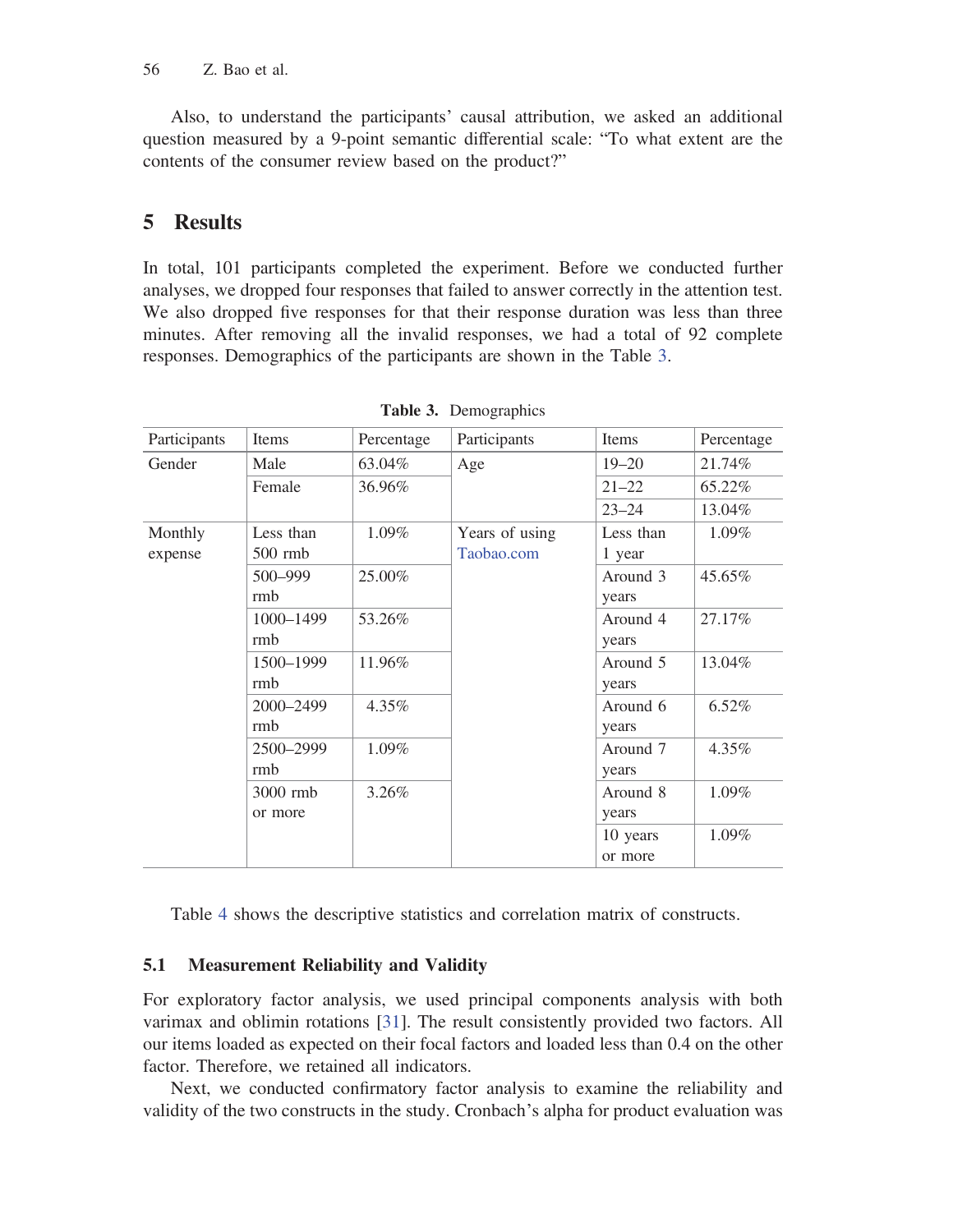|                 | Mean $(Std.Dev)$ PE |      | PE1                     | $PE2$ HP                                    |              | $HP1$   HP2   HP3 |  |
|-----------------|---------------------|------|-------------------------|---------------------------------------------|--------------|-------------------|--|
| PE              | 6.57(1.32)          | 1    |                         |                                             |              |                   |  |
| PE <sub>1</sub> | 6.88(1.41)          | 0.88 |                         |                                             |              |                   |  |
| PE <sub>2</sub> | 6.25(1.56)          |      | $0.90 \mid 0.58 \mid 1$ |                                             |              |                   |  |
| HP              | 4.97(2.30)          |      |                         | $0.14$   $0.13$   $0.12$   1                |              |                   |  |
| HP1             | 5.33(2.50)          |      |                         | $0.15 \mid 0.14 \mid 0.13 \mid 0.94 \mid 1$ |              |                   |  |
| HP2             | 4.69(2.28)          | 0.15 |                         | $0.13 \mid 0.13 \mid 0.94 \mid$             | $0.83 \pm 1$ |                   |  |
| HP3             | 4.88(2.56)          |      | 0.11                    | 0.06 0.94                                   | 0.83         | 0.83              |  |

Table 4. Descriptive statistics and correlation matrices

0.734 and that for perceived helpfulness was 0.935. Also, the composite rho values for the two constructs were 0.882 and 0.958 respectively, indicating sufficient internal consistency and reliability [32, 33]. To establish convergent validity, we tested the average variances extracted (AVEs) for the two constructs, yielding 0.789 and 0.885, which were well above 0.5 and demonstrated convergent validity [33]. Finally, the data also passed the Fornell and Larcker's test, indicating discriminant validity [34].

#### 5.2 Hypotheses Testing

Our first hypothesis is whether product evaluation varies between with- and withouttag-function groups. A t-test was performed to examine the difference in product evaluations across different conditions.

In line with our hypotheses, the result showed that the difference in product evaluation between with-tag-function group and control group was significant  $(M = 6.775 \text{ vs } 6.172, t \ (90) = 2.12, p = 0.037)$ . Evaluation to product shown with tag function is significantly higher than the evaluation to product shown without tag function, despite that all the other information is the same in both conditions.

Next, we inspected the three groups with more details. We did separate t-tests to examine the two with-tag-function groups comparing to the control group. For the 10PT group, we found that the product evaluation is higher than the evaluation in control group with marginal significance  $(M = 6.722$  vs 6.172, t  $(57) = 1.545$ ,  $p = 0.064$ ). In the 9PT1NT group, the product evaluation is significantly higher than that in control group (M = 6.818 vs 6.172, t (63) = 1.997, p = 0.025). Figure 3 shows the difference in product evaluation at with 95% confidence intervals.

Therefore, we conclude that our Hypothesis 1 is supported. When product is shown with the two types of tag function, it is evaluated higher comparing with when it is shown without tag function.

To test our hypotheses on tag function's impact on reviews, we converted our data into review level. First of all, we tested whether the positivity bias or negativity bias exist. We performed an ANOVA test to investigate the difference in perception level across positive, neutral and negative sentiment. The results confirmed that both two biases exist ( $M_{positive} = 4.780$  vs  $M_{neutral} = 2.554$  vs  $M_{negative} = 6.350$ , F (2, 457) = 132.43, p < 0.001). Reviews' helpfulness perception increases when reviews are either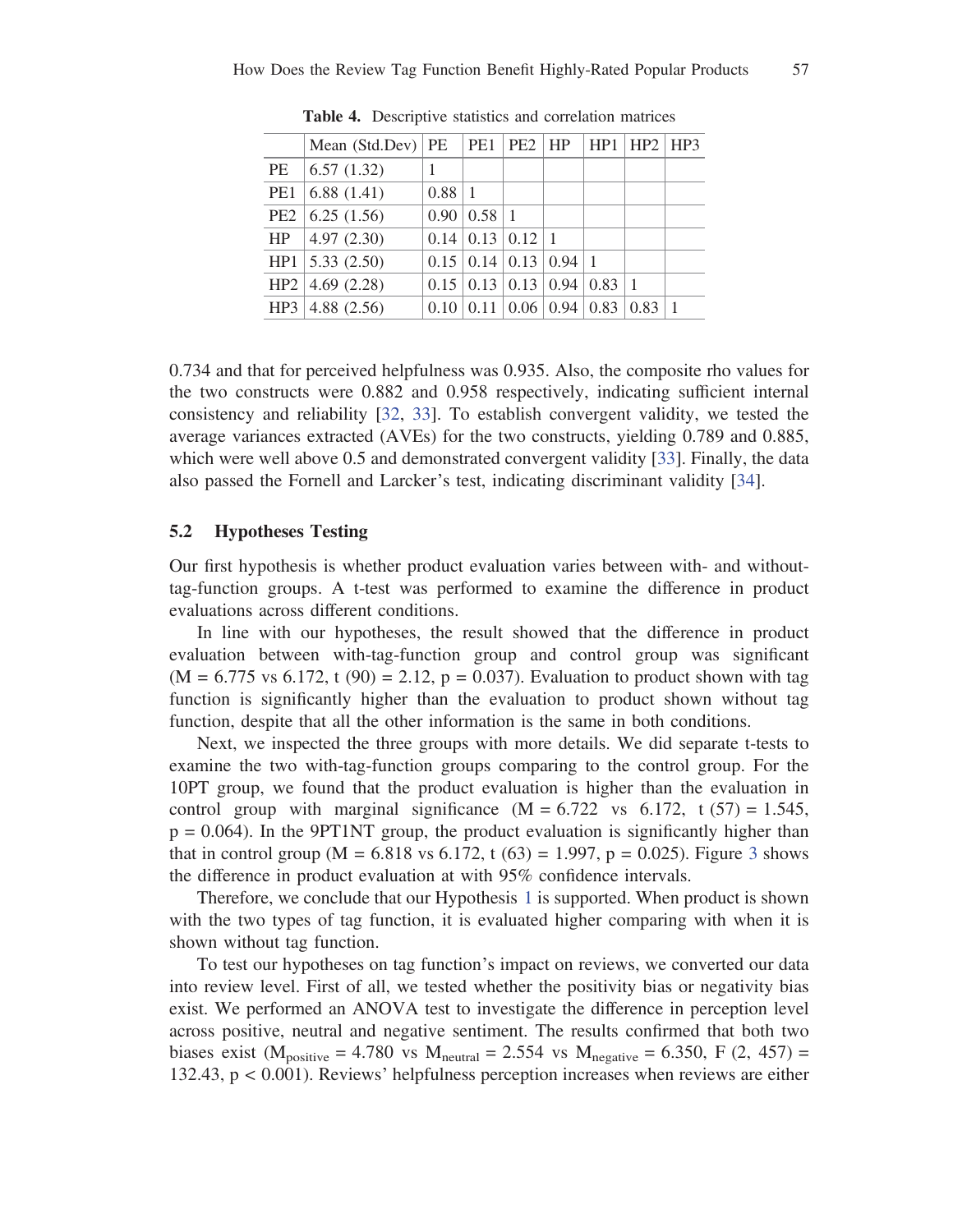

Fig. 3. Product evaluation

positive or negative comparing to when reviews are neutral. Figure 4 shows the differences at with 95% confidence intervals.

The responses to our supplementary question on participants' causal attribution also supported our assumption that the more the reviews are attributed to product features, the more they are perceived as helpful. Review helpfulness and the causal attribution were highly correlated and an additional ANOVA test reported significant and consistent increases in helpfulness perception across different attribution level.



Fig. 4. Positivity bias & negativity bias

In order to test Hypotheses 2a and 3a together, we selected the responses for positive stimulus reviews. As each participant responded to more than one positive review, a repeated-measure ANOVA was performed to examine the helpfulness perception across the three groups. The results showed that the helpfulness perception for positive reviews is not significantly different between 10PT and control groups  $(M_{control} = 4.771,$  $M_{10PT} = 5.08$ , F (1,115) = 0.47, p = 0.6255), or between 9P1NT and control groups  $(M_{control} = 4.771, M_{9PTINT} = 4.571, F (1,127) = 0.49, p = 0.6135)$ . Thus, Hypotheses 2a and 3a are rejected, yet we still see the difference in their marginal effect as shown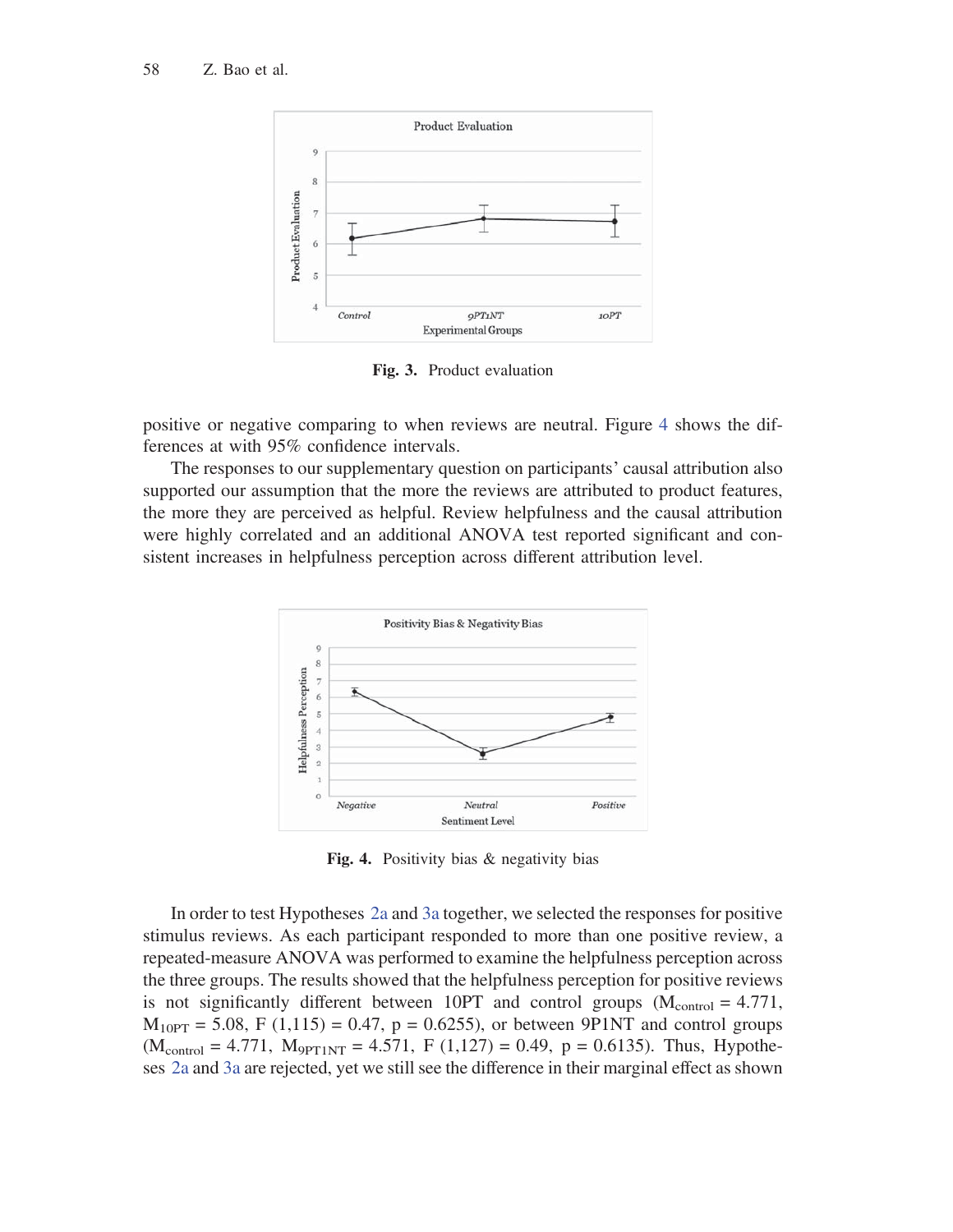

Fig. 5. Helpfulness perception for positive reviews

in Fig. 5 – helpfulness perception for positive reviews is slightly higher (but insignificant) for products shown with all positive tags.

We use the responses for negative stimulus reviews to test Hypotheses 2b, 3b and 4 simultaneously. Again, we performed a repeated-measure ANOVA. The results showed the helpfulness perception for negative reviews is significantly different across the three versions  $(M_{control} = 6.307, M_{9PT1NT} = 6.071, M_{10PT} = 6.741, F (2,180) = 3.16,$  $p = 0.045$ ). Two separate t-tests were performed to examine the two with-tag-function groups comparing to the control group. Results showed that in 10PT group, the helpfulness perception is significantly higher than that in control group (t  $(116) = 1.8026$ ,  $p = 0.037$ ). And it showed no difference for helpfulness perception in between the 9PT1NT group and the control group (t  $(128) = 0.8995$ , p = 0.815). Figure 6 shows the differences in helpfulness perception at with 95% confidence intervals.



Fig. 6. Helpfulness perception for negative reviews

Therefore, Hypotheses 2b and 3b are rejected, but Hypothesis 4 is supported. The helpfulness perception for negative reviews did not show difference between a typical review tag setting and no-tag-function setting. In contrast, when review tags are shown and all positive, negativity bias is larger comparing to it is in no-tag-function setting.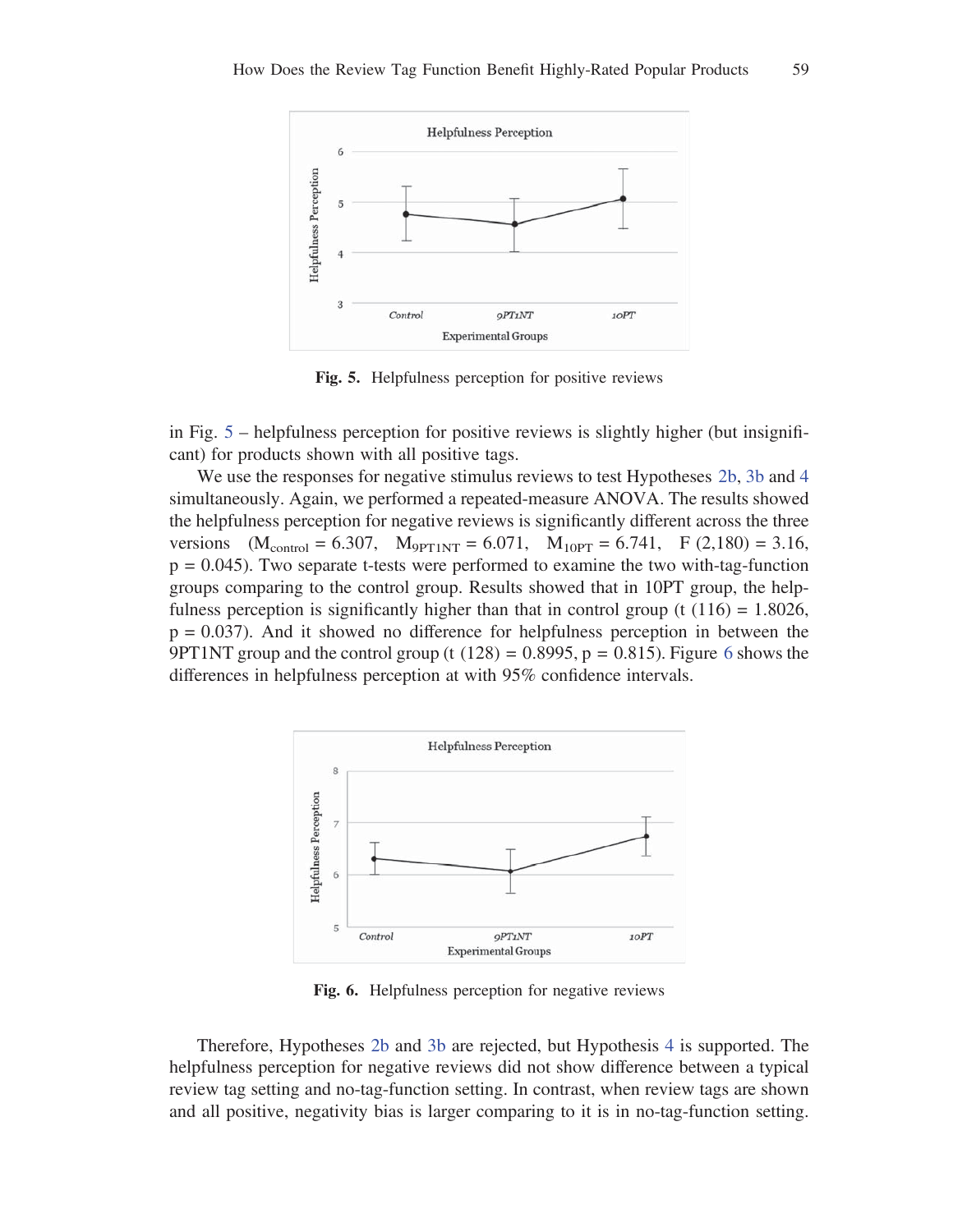We also tested on the neutral reviews. Results of an ANOVA test showed no significant difference in helpfulness perception among three groups ( $M_{control} = 2.885$ ,  $M_{9P T1NT} = 2.172$ ,  $M_{10PT} = 2.630$ ,  $F (2,89) = 1.47$ ,  $p = 0.236$ .

# 6 Discussion

#### 6.1 Key Findings and Contributions

By directly manipulating the tag function usage, we provide evidence supporting part of our hypotheses. The research has three major findings. First, in general, participants give higher product evaluation when tag function is shown. Second, for positive reviews, tag function does not lead to significant difference in reviews' helpfulness perception. Third, for negative reviews, overwhelming positivity in tags leads to a higher negativity bias comparing to typical tag function appearance (nine positive tags and one negative tag) and no-tag-function situation.

Our study makes the following contributions. First, we fill in the research gap of investigating the impact of the review tag function in online markets. Prior studies on tag function largely focused on algorithms and techniques for review summarization [13, 35], our research contributes to the understanding of the its role in online markets and shows its impact on product evaluation as well as product review's helpfulness perception.

Second, our findings add value to the current understanding of consumers' product and review perception during review consumption. As IS scholars have increasingly recognized the important impact of review texts [10, 36, 37], tag function, as a tool integrating the textual power in reviews, shows its effectiveness in influencing consumers information consumption. Also, our conclusions of helpfulness perception supplement the existing research on the role of review variance. As prior studies reach inconclusive results on the impact of review variance on review helpfulness perception, we found that sellers could benefit from a slight variance of product opinions.

Third, by adapting the attribution theory, our research provided a new theoretical lens to understand the role of tags function in online marketing. While previous studies in the domain are largely focusing on examining online reviews, our paper took both product evaluation and reviews into consideration under the context of tag functions.

## 6.2 Practical Implications

Though the review tag function is not popularly used in current online markets, our findings provide insights for sellers or platforms in deciding its adoption on popular products. A tag function can not only eliminate information overload and inform sellers of consumers opinions in an aggregated level, but also has the potential of offering consumers the most important aspects for considering a product, which might in turn influence the product evaluation and purchase intention.

More specifically, a typical tag function appearance will produce the best performance of product reviews, enhancing product evaluation and preventing overreaction to the positive or negative reviews. As consumers have the tendency of looking for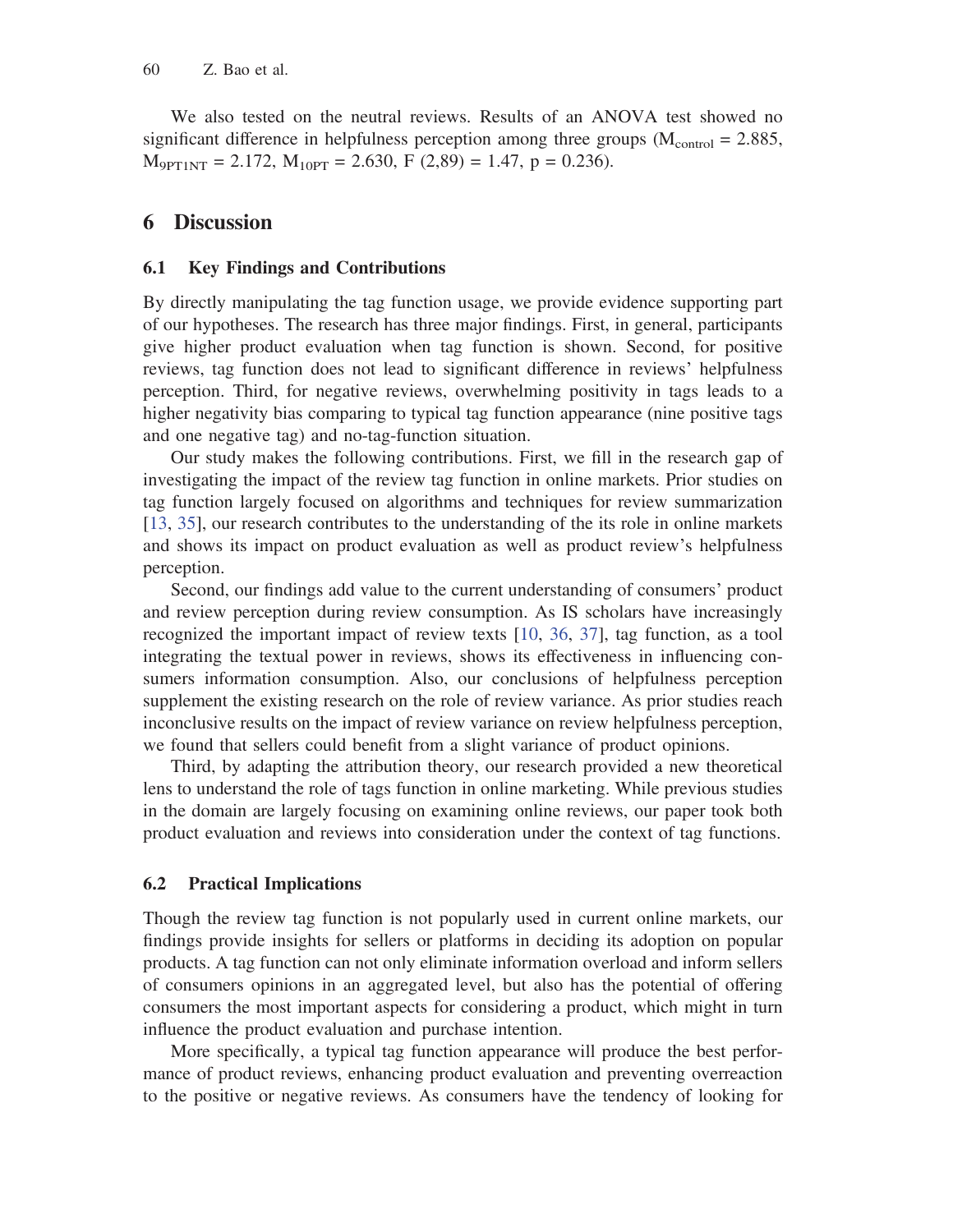negative comments even with all positive situations, sellers shall not concern too much about a few negative comments on unimportant features or attributes. To the contrary, they should avoid presenting only positive tags on their product pages, in case their mere negative comments would backfire on the good product reputation.

In addition, various empirical results have found the helpfulness perception of reviews are influenced by many factors [6, 14, 25]. Supplementing their research, our findings focus on tag function, which is a promisingly useful application in online markets. Since we found that the adoption of tag function would bring higher negativity bias when all tags are positive, practitioners are encouraged to reconsider their adoption decision, so that they would not be backfired by their well-managed positive reviews.

#### 6.3 Limitations

Our study is not without limitations. Although we studied two appearances of the review tag function in online markets which are more commonly seen in online markets, other appearances could also be common and worth examining. Based on our result, it is interesting to learn how an increased portion of negative review tags influence the consumers' product and review perceptions comparing to no-tag-function situation.

In studying the impact of consensus information in consumers' causal attribution on product reviews, we emphasized only on the sample representativeness for consensus, leaving other possible elements being unexamined, such as the magnitude and relevance of consensus [22].

Also, our target prototype is the review tag function for a computer product on Tmall.com. Generalizability issue of the research could be raised due to the differences existing in product type [38], culture and languages as well as in shopping conventions. Future research could draw on the function usage on other products or platforms to explore its role in perceptual and behavioral outcomes of consumers.

Acknowledgement. This research is supported in part by the General Research Fund from the Hong Kong Research Grants Council (#17514516B), the Seed Funding for Basic Research from the University of Hong Kong (#104003314), and the grants from National Natural Science Foundation of China (Project No. 71701061).

# References

- 1. Mudambi, S.M., Schuff, D.: What makes a helpful online review? A study of customer reviews on Amazon.com. MIS Q. 34(1), 185–200 (2010). https://doi.org/10.2307/20721420
- 2. Dimoka, A., Hong, Y., Pavlou, P.A.: On product uncertainty in online markets: theory and evidence. MIS Q. 36(2), 395–426 (2012)
- 3. Dellarocas, C.: The digitization of word of mouth: promise and challenges of online feedback mechanisms. Manag. Sci. 49(10), 1407–1424 (2003). https://doi.org/10.1287/ mnsc.49.10.1407.17308
- 4. Lu, X., et al.: Promotional marketing or word-of-mouth? Evidence from online restaurant reviews. Inf. Syst. Res. 24(3), 596–612 (2013). https://doi.org/10.1287/isre.1120.0454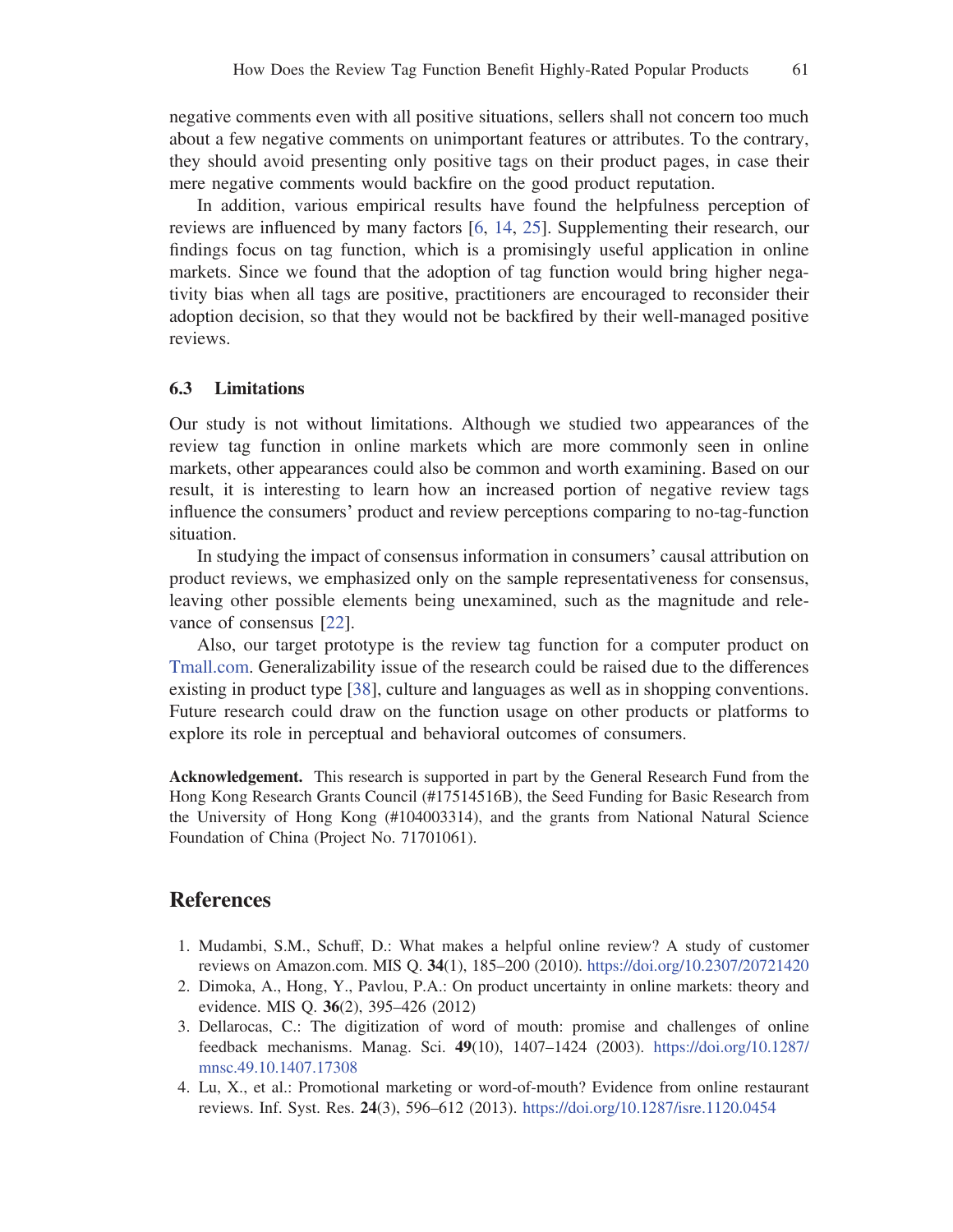- 5. Forman, C., Ghose, A., Wiesenfeld, B.: Examining the relationship between reviews and sales: the role of reviewer identity disclosure in electronic markets. Inf. Syst. Res. 19(3), 291–313 (2008). https://doi.org/10.1287/isre.1080.0193
- 6. Yin, D., Mitra, S., Zhang, H.: Research note—when do consumers value positive vs. negative reviews? An empirical investigation of confirmation bias in online word of mouth. Inf. Syst. Res. 27(1), 131–144 (2016). https://doi.org/10.1287/isre.2015.0617
- 7. Sun, M.: How does the variance of product ratings matter? Manag. Sci. 58(4), 696–707 (2012). https://doi.org/10.1287/mnsc.1110.1458
- 8. Ba, S., Pavlou, P.A.: Evidence of the effect of trust building technology in electronic markets: price premiums and buyer behavior. MIS Q. 26(3), 243–268 (2002). https://doi.org/ 10.2307/4132332
- 9. Yan, X., Wang, J., Chau, M.: Customer revisit intention to restaurants: evidence from online reviews. Inf. Syst. Front. 17(3), 645–657 (2015). https://doi.org/10.1007/s10796-013-9446-5
- 10. Archak, N., Ghose, A., Ipeirotis, P.G.: Deriving the pricing power of product features by mining consumer reviews. Manag. Sci. 57(8), 1485–1509 (2011). https://doi.org/10.1287/ mnsc.1110.1370
- 11. Chen, P.-Y., Hong, Y., Liu, Y.: The value of multi-dimensional rating systems: evidence from a natural experiment and randomized experiments. Manag. Sci. (2017). https://doi.org/ 10.1287/mnsc.2017.2852
- 12. Pan, Y., Zhang, J.Q.: Born unequal: a study of the helpfulness of user-generated product reviews. J. Retail. 87(4), 598–612 (2011). https://doi.org/10.1016/j.jretai.2011.05.002
- 13. Hu, M., Liu, B.: Mining and summarizing customer reviews. In: Proceedings of the Tenth ACM SIGKDD International Conference on Knowledge Discovery and Data Mining. ACM (2004)
- 14. Hu, N., Pavlou, P.A., Zhang, J.: On self-selection biases in online product reviews. MIS Q. 41(2) (2017). https://doi.org/10.25300/misq/2017/41.2.06
- 15. Heider, F.: The Psychology of Interpersonal Relations. Psychology Press, London (1958)
- 16. Försterling, F.: Attributional conceptions in clinical psychology. Am. Psychol. 41(3), 275 (1986). https://doi.org/10.1037/0003-066X.41.3.275
- 17. Kelley, H.H., Michela, J.L.: Attribution theory and research. Annu. Rev. Psychol. 31(1), 457–501 (1980). https://doi.org/10.1146/annurev.ps.31.020180.002325
- 18. Kelley, H.H.: Attribution in social interaction. In: Jones, E.E., et al. (eds.) Attribution: Perceiving the Causes of Behavior. Lawrence Erlbaum Associates, Inc., Hillsdale (1987)
- 19. Kelley, H.H.: Attribution theory in social psychology. In: Nebraska Symposium on Motivation. University of Nebraska Press (1967)
- 20. Kelley, H.H.: The processes of causal attribution. Am. Psychol. 28(2), 107 (1973). https:// doi.org/10.1037/h0034225
- 21. McGill, A.L.: Context effects in judgments of causation. J. Pers. Soc. Psychol. 57(2), 189 (1989). https://doi.org/10.1037/0022-3514.57.2.189
- 22. Kassin, S.M.: Consensus information, prediction, and causal attribution: a review of the literature and issues. J. Pers. Soc. Psychol. 37(11), 1966 (1979). https://doi.org/10.1037/ 0022-3514.37.11.1966
- 23. Wells, G.L., Harvey, J.H.: Do people use consensus information in making causal attributions? J. Pers. Soc. Psychol. 35(5), 279 (1977). https://doi.org/10.1037/0022-3514.35. 5.279
- 24. He, S.X., Bond, S.D.: Why is the crowd divided? Attribution for dispersion in online word of mouth. J. Consum. Res. 41(6), 1509–1527 (2015). https://doi.org/10.1086/680667
- 25. Chen, Z., Lurie, N.H.: Temporal contiguity and negativity bias in the impact of online word of mouth. J. Mark. Res. 50(4), 463–476 (2013). https://doi.org/10.1509/jmr.12.0063